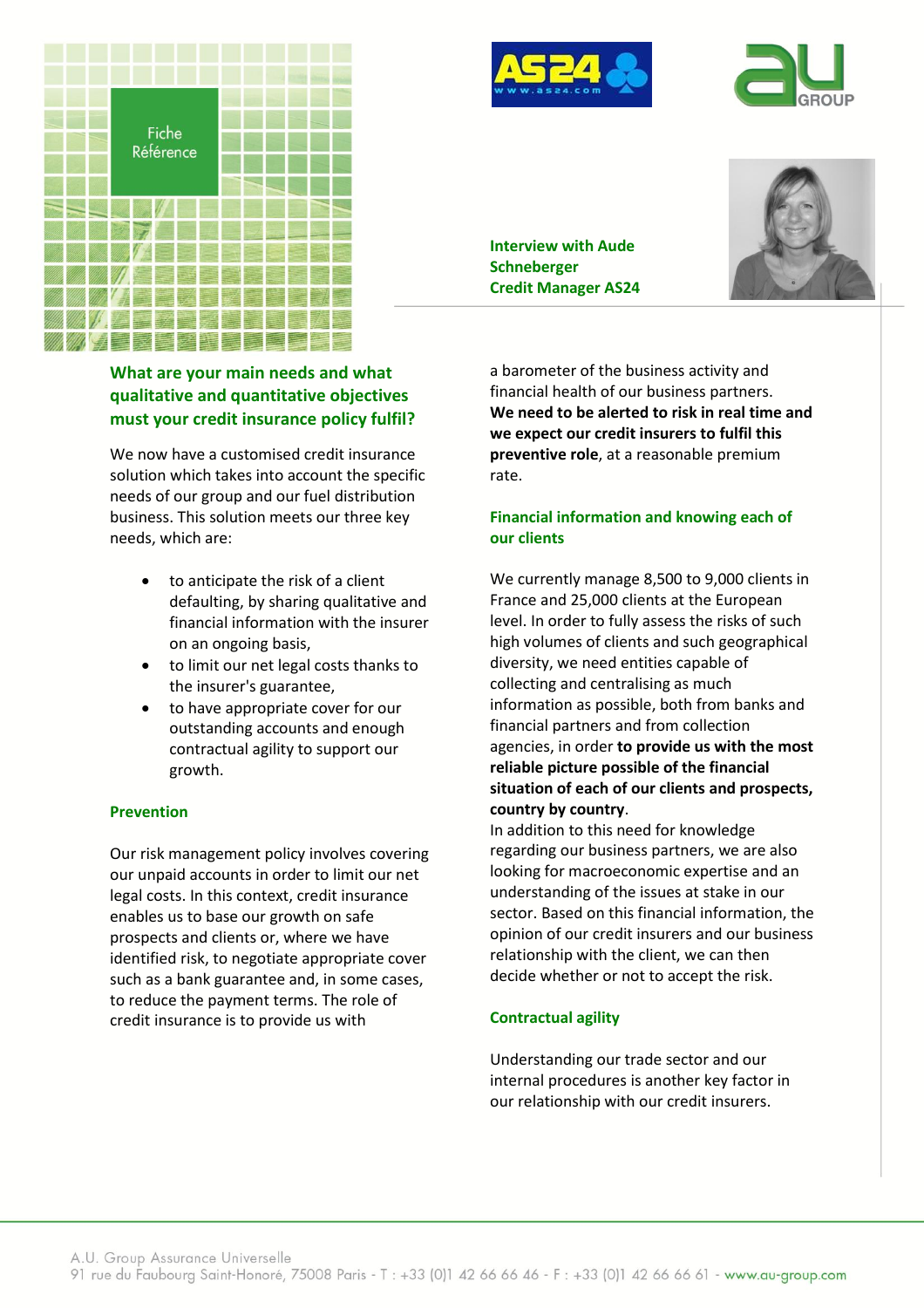



### **This sector-specific knowledge has a direct impact on our capacity to adapt contractual clauses to best suit our needs**.

We never accept to lose a client, even when an insurer decides to reduce or terminate its cover. If this arises, we work with our credit insurers to put in place alternative and supplementary guarantees to those provided by the insurers, in order to reduce our bad debts and continue generating profits. Similarly, our policy also enables us to continue working with clients following a reduction or termination of cover for a period of three months, which gives us time to find a solution with the clients concerned in order to cover their outstanding accounts. In particular, this clause enables us to optimise our relationships with road transport firms, for which we are a strategic supplier; suddenly refusing their cards could have very damaging consequences and even force them into insolvency. This three-month notice period is therefore necessary to enable us to find a valid solution for both parties and we clearly expect this level of contractual agility from our credit insurance partners.



# **What solutions have you put in place and what results have you obtained in terms of performance (in figures)**

For 25 years now we have been using credit insurance solutions which support and sustain the expansion of our group. From an SME based in the West of France, AS 24 has grown into a national enterprise and now a European group, with a fuel distribution and toll services network via 27 European subsidiaries. From sales of €594 million and a workforce of just 57 in 2000, **2012 sales reached €3.5 billion with a workforce of 216 Europe-wide**. Each of our subsidiaries has won market share backed up by a credit insurance policy.

We have been supported by A.U. Group since 2010 and are rolling out a Euler Hermes group policy covering 16 subsidiaries. This aim of this policy is to facilitate management at group level and muster greater bargaining power in negotiations with the insurer.

A.U. Group has also brokered contracts with Coface for our subsidiaries in Romania, Bulgaria and the Baltic states. Thanks to its special relationship with credit insurers, A.U. Group has enabled us to take out policies at the local level while benefitting from centralised support and direct access to the credit insurers' head offices.